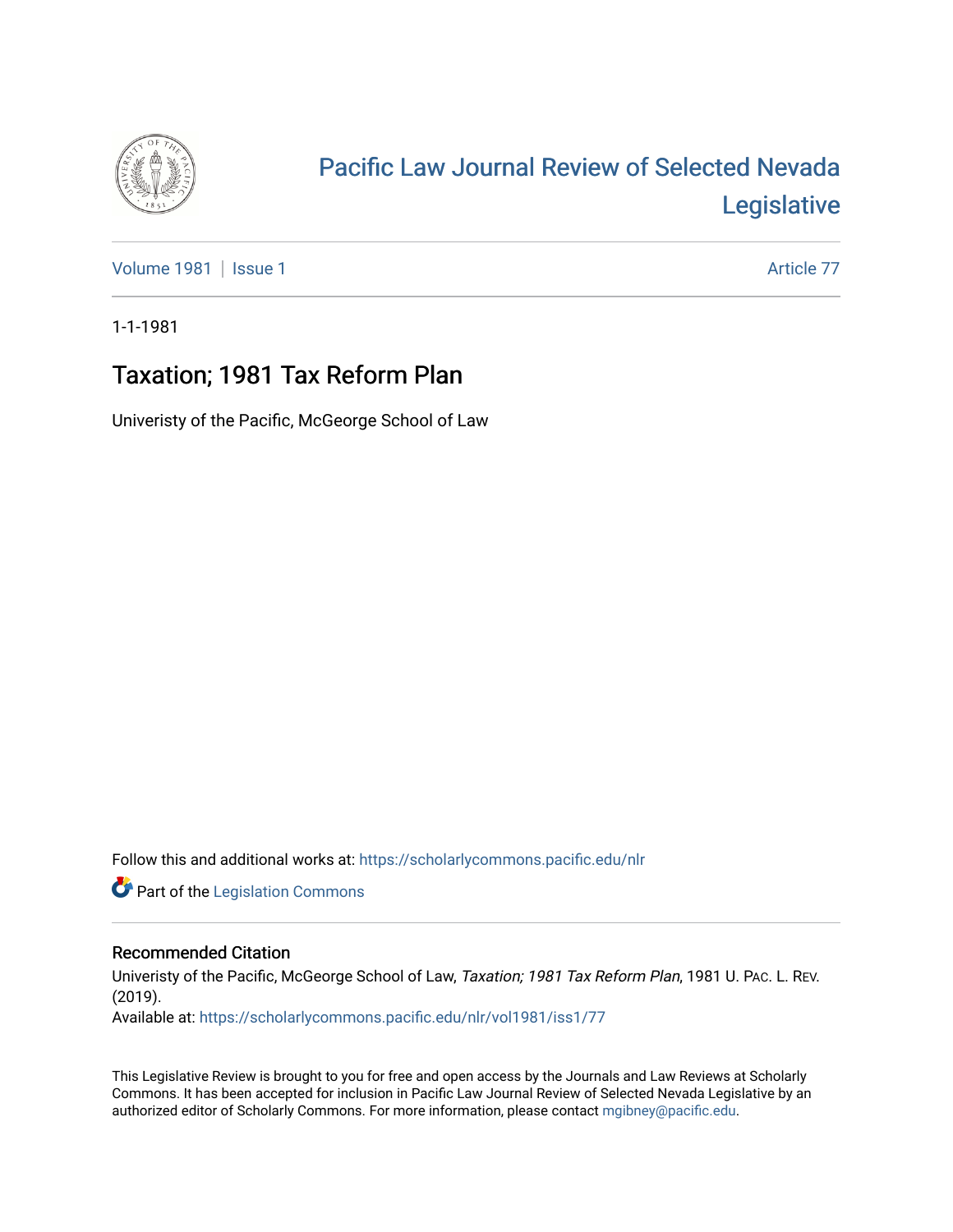# Taxation

### Taxation; 1981 Tax Reform Plan

N.R.S.  $\S$ \$354.— - 354.—, 361.— - 361.—, 377.— - 377.—, 463.— (new); 354.5981, 354.5983, 354.5985, 361.267, 361.285, 361.290, 361.735, 361.750, 361.760, 370.330, 387.199, 387.328 (repealed); 118.165, 279.636, 279.638, 279.676, 354.430, 354.470, 354.598, 354.599, 354.615, 354.618, 354.624, 360.215, 361.010, 361.025, 361.055, 361.225, 361.227, 361.249, 361.260, 361.300, 361.320, 361.325, 361.333, 361.340, 361.345, 361.355, 361.360, 361.365, 361.380, 361.390, 361.395, 361.405, 361.420, 361.450, 361.465, 361.483, 361.505, 361.535, 361.562, 361.695, 361.795, 361A.020, 361A.l30, 361A.155, 361A.160, 361A.220, 361A.240, 361A.280, 362.130, 367.025, 367.030, 367.050, 369.173, 370.260, 372.355, 372.360, 372.370, 372.380, 372.405, 372.430, 372.445, 372.510, 372.635, 372.660, 372.775, 374.110, 374.190, 374.310, 374.315, 374.360, 374.365, 374.375, 374.385, 374.410, 374.435, 374.450, 374.515, 374.640, 374.665, 374.780, 374.785, 377.020, 377.030, 377.040, 377.050, 387.1233, 387.1245, 387.195, 463.370, 463.373, 463.375, 482.180 (amended). SB 411 (Committee on Taxation); STATS 1981, Ch 150 (§§1-17 *effective July 1, 1981;* §§18-20 *effective May 20, 1981)*  AB 369 (Committee on Taxation); STATS 1981, Ch 149 (§§25 & 28 *effective July 1, 1981;* §§1-26 *effective May 1, 1981;* §§10.5, 11.5 & 22.5 *effective July 1, 1983;* §§27-31 *effective July 1, 1981;* §§32- 40 *effective April 30, 1981)*  SB 69 (Committee on Taxation); STATS 1981, Ch 427 (§§1-30.6 *effective July 30, 1981;* §§19.3, 22, 25 *effective July 1, 1982;*  §§31-39 *effective June 1, 1981)*  SB 678 (Committee on Taxation); STATS 1981, Ch 578 (§§1-7 *effective June 3, 1981;* §§1.5, 3 *effective July 1, 1981)*  AB 116 (Committee on Taxation); STATS 1981, Ch 443 AB 134 (Committee on Taxation); STATS 1981, Ch 310 (§1 *effective May 23, 1981;* §§3, 5, 7 *effective July 1, 1983)*  AB 430 (Committee on Taxation); STATS 1981, Ch 93 *(Effective April 13, 1981)* 

*Selected 1981 Nevada Legislation*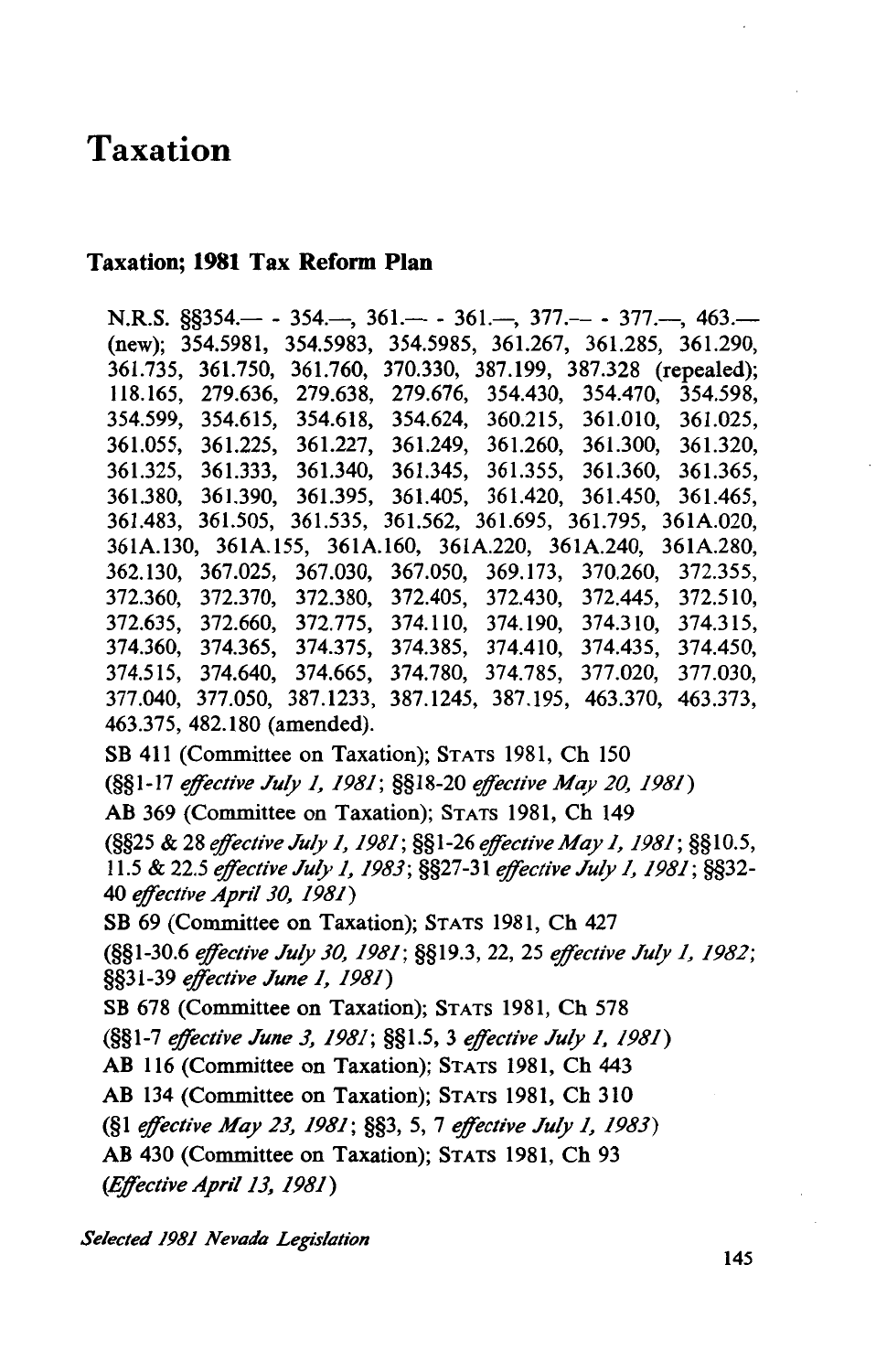*Chapters 150, 149, 427, 443, 310, 93, and 578, hereinafter referred to*  as "the Tax Plan," repeal limitations on expenditures; place new limitations on property tax revenue, license and permit fees, and uses of ex*cess ending balances; provide exceptions to the limitations; reform assessment and appraisal practices; change the date when tax liens attach; temporarily increase revenues from local school support tax, citycounty relief tax, and gaming tax; set guidelines for distribution of new revenue; require landlords and lenders to pass along property tax savings; significantly revise filing and other deadlines; reschedule budgeting*  and tax collection process for 1981; set up an integrated system of au*dits and enforcement for the tax program.* 

#### *Limitations on Local Government Revenue*

Prior to the enactment of Chapter  $150<sup>1</sup>$ , there were substantial limitations on expenditures by local governments.<sup>2</sup> Chapter 150 has changed the focus of local government finance from the control of expenditures to the control of revenue through a set of limitations placed on property tax revenue, revenues from license and permit fees, and use of excess ending balances.<sup>3</sup>

Using a two-tiered 'phase in' of limitations on revenue, Chapter 150 employs special procedures for fiscal year  $1981-1982<sup>4</sup>$  and replaces those procedures with a standardized approach for subsequent fiscal years.<sup> $5$ </sup> Specifically, Chapter 150 limits the combined amount of taxes ad valorem<sup>6</sup> and supplemental city-county relief taxes<sup>7</sup> for fiscal year 1981-1982 to the lesser of the tax rate as certified for fiscal year ending June 30, 1981 applied to the assessed valuation, as equalized for tax for fiscal year beginning July 1, 1981,<sup>8</sup> or 112% for taxes ad valorem calculated to be collectible during fiscal year ending June 30, 1981.<sup>9</sup> While these limits place a ceiling on the revenue, the actual amount to be

5. *See id.* §354.-2, 3.

6. *See* Powell v. Gleason, 50 Ariz. 542, 74 P.2d 47, 114 A.L.R. 838 (1937) (defines taxes ad valorem as: "according to value" and is used in taxation to designate an assessment of taxes against property at a certain rate upon its value).

7. *See id.* §354.- (defines Supplemental City-County Relief Tax (hereinafter referred to as SCCRT): those fees, taxes, interest and penalties which derive from that portion of the City-County Relief Tax that exceeds the original tax levied at the rate of one percent).

8. *See* STATUTES OF NEVADA 1981, c. 150, §18 2(a), at -.

9. *See id.* §18 2(b), at --

*Pacific Law Journal* 

<sup>1.</sup> *See* STATUTES OF NEVADA 1981, c. 150, §§1-21, at --

<sup>2.</sup> *See id.* 1979, c. 593, §14, at 1238 (enacting N.R.S. §354.5981), c. 593, §15, at 1239 (enacting N.R.S. §354.5983), c. 593, §16, at 1240 (enacting N.R.S. §354.5985).

<sup>3.</sup> *See id.* 1981, c. 150, §§1-21, at -. *But see* N.R.S. §§354.- (limitations on use of road funds) and 354.- (limitations on use of local government self-insurance funds). See generally N.R.S. §354.— (audit controls), N.R.S. §354.— (definition of new government and procedures for<br>establishment of basic revenue structure).

<sup>4.</sup> *See* N.R.S. §354.-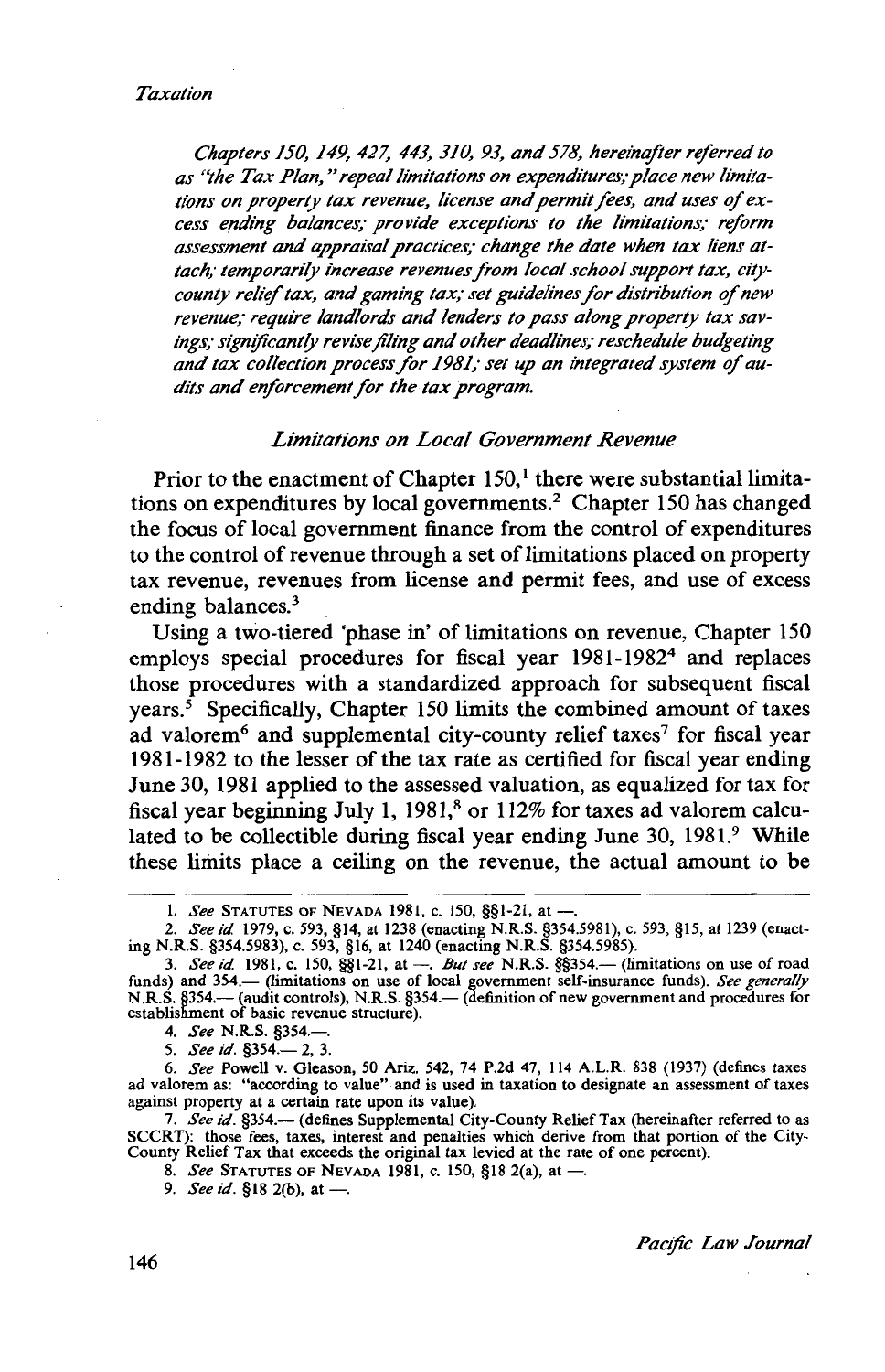received will be based on the simple formula<sup>10</sup> of the tax rate certified for fiscal year ending June 30,  $1981^{11}$  multiplied by the assessed valuation 12 less the amount to be received from the supplemental city-county relief tax<sup>13</sup> reduced by any amount necessary to bring it within any applicable limits provided by Chapter 150. <sup>14</sup>

For all fiscal years subsequent to 1981-1982, the property tax rate may not exceed a level that will produce a 4.5% year-to-year increase in collections on existing property.<sup>15</sup> In addition, revenues from the combined ad valorem<sup>16</sup> and supplemental city-county relief tax may<sup>17</sup> increase no more than the percentage that results from comparing an entity's previous year's assessed valuation with the same valuation adjusted by changes in the Consumer Price Index plus new property added to the roll.<sup>18</sup>

The Legislature has also incorporated into the Tax Plan three methods of exceeding these limits should the local governments wish to do so. Local governments facing problems that substantially impair their ability to provide services for which they were created may apply to the Interim Committee on Local Governmental Finance requesting a temporary exemption not surpassing two years in duration nor exceeding \$.50 per \$100 of assessed valuation above the limits established by Chapter 150.<sup>19</sup> The Interim Committee on Local Governmental Finance will then analyze the recommendations of the Director of the Department of Taxation, population changes, major public works, significant decreases in revenue, cost increases, uncommon events, general economic conditions of the community, and the effects on the taxpayer in making the decision concerning the exemption.20 Secondly, local

16. See note 6 *supra* (definition of tax ad valorem).

17. See note 7 *supra* (definition of SCCRT).

18. *See* N.R.S. §354.— 2. *But see id.* §354.—2(b) (additional methods by which limits can be increased).

19. *See id*. §354.— 1.<br>20. *See id*. §354.— 2.

<sup>10.</sup> *See* N.R.S. §354.-.

<sup>11.</sup> *See id*. §354.--1(a) (tax rate as certified for that local government for fiscal year ending June 30, 1981).

<sup>12.</sup> *See id.* §354.-1(a) (assessed valuation as equalized for the collection of taxes during the fiscal year beginning on July I, 1981). 13. *See* id. §354.-l(b) (SCCRT shall be estimated annually by the Executive Director of the

Department of Taxation on or before December I preceeding the fiscal year to which it applies. A local government may appeal the estimate by the Executive Director on or before March I). See note 7 *supra* for definition of SCCRT.

<sup>14.</sup> *See id*. §354.—1(a)(1), (c) (any county with a tax rate, for other than repayment of debt, of less than \$.50 per \$100 of assessed valuation may not exceed a rate of \$.80 per \$100 of assessed valuation),  $l(a)(2)$  (any fire district in a county with a tax rate exceeding \$.50 per \$100 of assessed valuation may not exceed \$1.10 per \$100 of assessed valuation).<br>15. *See id.* §354.—3(a). *See generally id.* §354.—3(b) (rate must be applied to the total as-

sessed valuation, including new real property, possessory interests and mobile homes, for the current fiscal year).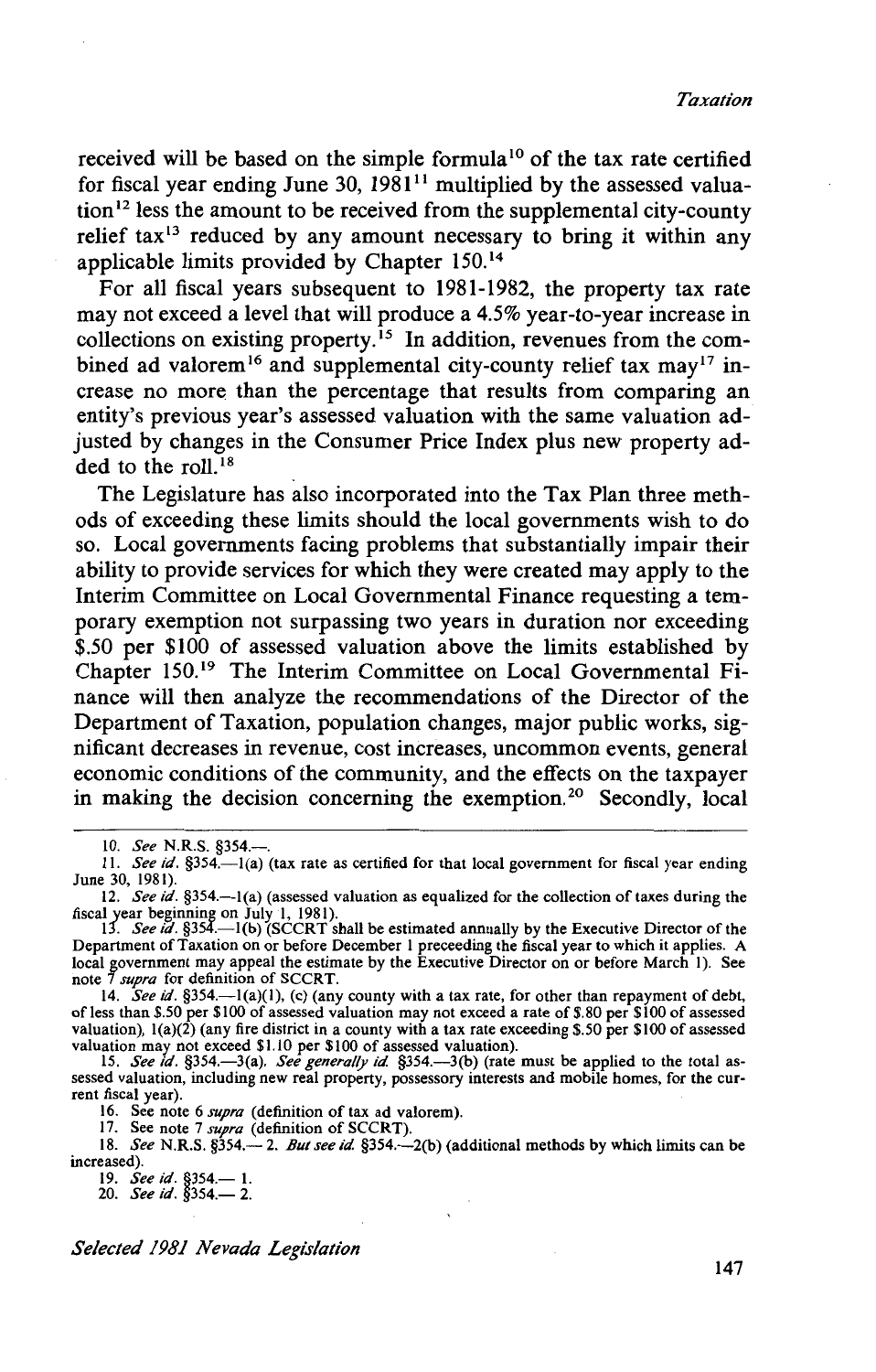governments may submit a proposal of an additional levy ad valorem to the registered voters, but the proposals must have the support of a majority of the voters voting in order to implement this increase.<sup>21</sup> Finally, the Interim Legislative Committee on Governmental Finance may authorize an increase in revenues equivalent to the cost incurred by a local government for any substantial program or expense mandated by the Legislature that was not in effect during the preceeding fiscal year. $22$ 

Chapter 150 also controls local government revenues by limiting revenue from the adoption of or increases in fees for permits or licenses.<sup>23</sup> Specifically, Chapter 150 limits increases in existing fees to a maximum of 80% of the Consumer Price Index increase for the preceeding year multiplied by a base rate which is the prior year's fee structure.<sup>24</sup> In addition, there is to be no more than one increase per year.<sup>25</sup> A local government may propose new fees, however, the proposed fees must be submitted to the Executive Director of the Department of Taxation for approval if (1) the method of computing a fee for a license or permit is changed,<sup>26</sup> (2) the method of computation existing on July 1, 1981 is based on a fraction or percentage of the gross revenue of the business,<sup>27</sup> (3) the classification of a type of business is changed or new categories of business are added,<sup>28</sup> or  $(4)$  the license fee for which increases are proposed has been increased between July 1, 1979 and July 1, 1981.29

Furthermore, a local government may *not* increase any fee for a license or permit that is based on a fraction or percentage of the gross revenue of a business if the revenue from the fee has increased during the preceeding year by 80% or more of the Consumer Price Index increase for that same year.<sup>30</sup>

The Legislature has also provided methods of appealing the limit on license and permit fee revenue.<sup>31</sup> The first allows any government or individual who is required to pay the fee to appeal the decision of the Executive Director of the Department of Taxation to the Interim Legis-

<sup>21.</sup> *See id.* §354.-4.

<sup>22.</sup> *See id.* §354.— 5.

<sup>23.</sup> See id. §354.- (the provisions of this section apply to any license or permit for any purpose regardless of the fund to which the revenue from it is assigned).

<sup>24.</sup> *See id.* §354.— 2. *See generally id.* §354.— 1 (for exceptions to the application of this rate structure).

<sup>25.</sup> *See id.* §354.- 2. *See generally id.* §354.- 1 (for exceptions to the application of this rate structure).

<sup>26.</sup> *See id.* §354.—3(a).

<sup>27.</sup> *See id.* §354.—3(b).

<sup>28.</sup> *See id*. §354.—3(c).

<sup>29.</sup> *See id.* §354.-3(d).

<sup>30.</sup> *See id.* §354.-4. 31. *See id.* §354.-3(d), 5.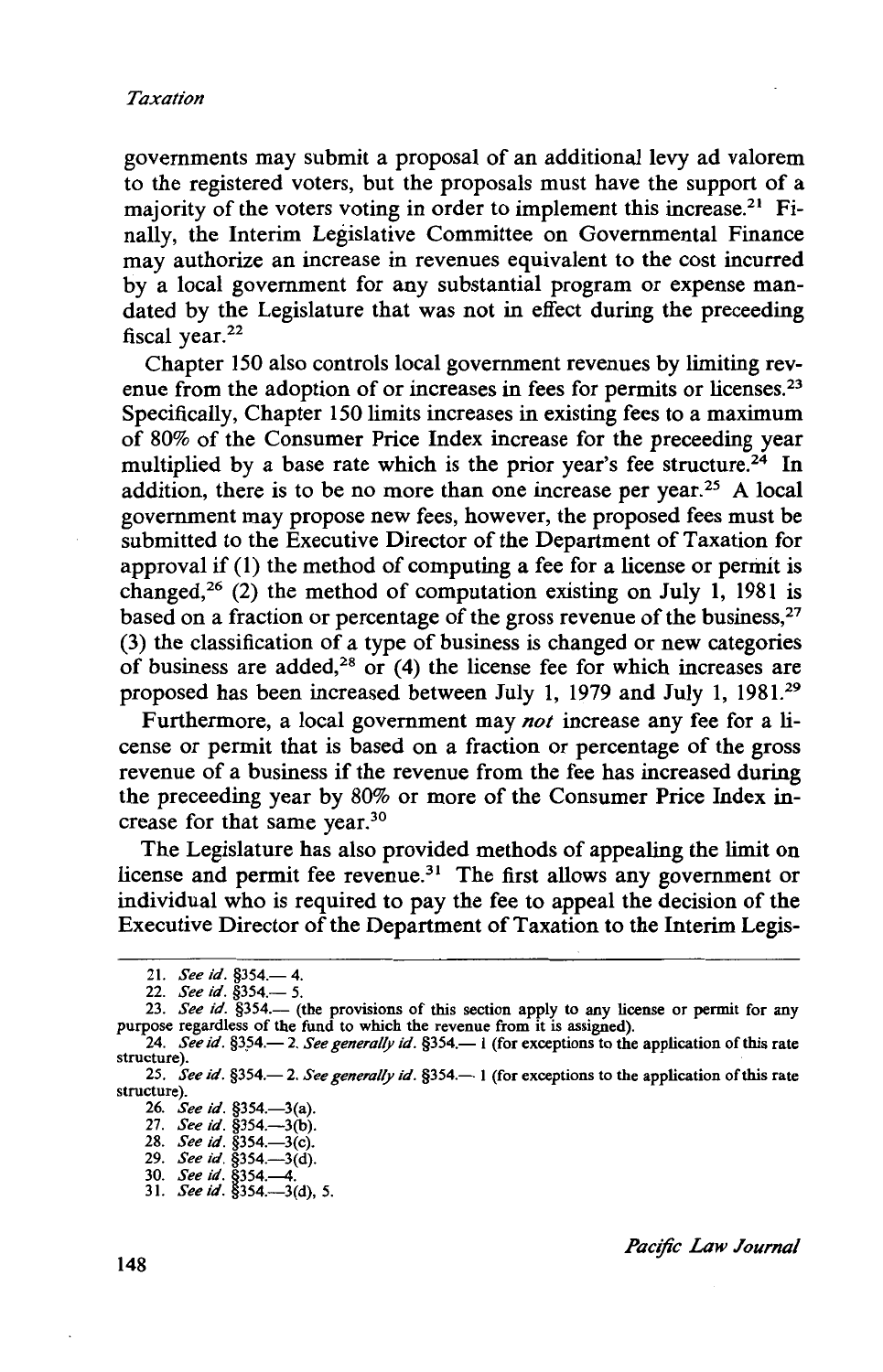lative Committee on Local Governmental Finance.<sup>32</sup> The second allows any local government to submit an application to the Interim Legislative Committee on Local Governmental Finance requesting an exemption from the limits.<sup>33</sup> The Committee will then approve the exemption if it meets at least one of the following criteria: (1) the local government is experiencing problems which substantially impair its ability to provide services for which it was created,  $34$  (2) the local government has not previously charged a fee for a license or permit or imposed a service charge,<sup>35</sup> or  $(3)$  the last increase was not recent and the rates charged by the local government are at a significantly lower level than those of similar local governments in the state.<sup>36</sup>

Chapter 150 also places restraints upon the use of ending balances in the general or special revenue funds.<sup>37</sup> Chapter 150 specifies that in order to utilize these funds there must be a majority vote in favor of doing so by the local government's governing body as well as approval from the Executive Director of the Department of Taxation.38 Moreover, the Executive Director may only give approval if the use of the ending balance is for the sole purpose of replacing an identifiable, specific appropriation that lapsed at the end of the preceeding fiscal year and which has not been reappropriated in the year in which the use is to become effective.<sup>39</sup> As an alternative, if the local government has problems which substantially impair its ability to provide services for which it was created, a temporary exemption from the use of an ending balance may be granted.<sup>4</sup>° Finally, should a local government wish to appeal the decision of the Executive Director of the Department of Taxation concerning the use of an ending balance, it may do so ·by appealing to the Interim Committee on Local Governmental Finance.<sup>41</sup> The decision by the Committee, however, is final.<sup>42</sup>

36. *See id.* §354.-5(c).

37. See id. §354.- (ending balance is defined as the amount in the general or special fund, less amounts established for federal, state or private grants in aid, less amount appropriated for opening balance of succeeding year, less 1/12 of expenditures from that fund for fiscal year just ended).

- 38. *See id.*
- 39. *Seeid.*
- 40. *See id.* §354.-
- 41. *See id.* §354.-
- 42. *Seeid.*

*Selected 1981 Nevada Legislation* 

149

<sup>32.</sup> *See id.* §354.—3(d).

<sup>33.</sup> *See id.* §354.-5.

<sup>34.</sup> *See id.* §§354.—, 354.—5(a).

<sup>35.</sup> *See id.* §354.-5(b).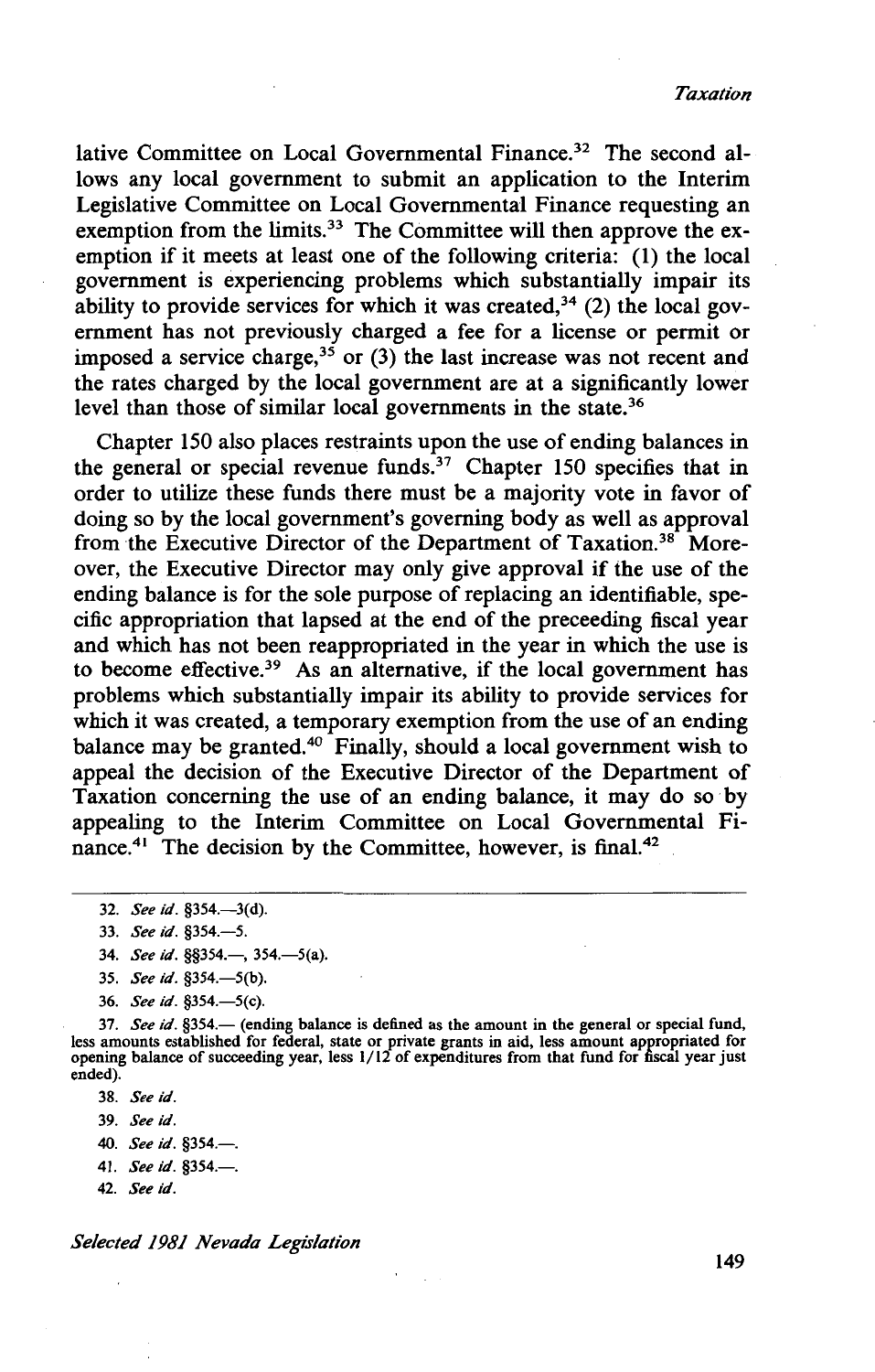#### *Assessment and Appraisal Practice Reform*

Prior to the enactment of Chapter 427, the procedure for assessing homes did not allow for depreciation to the extent allowed for commercial and industrial properties.43 In addition, reassessment was to occur every five years.<sup>44</sup> With the enactment of Chapter 427 and its three year 'phase in' plan, 45 homes are to be assessed and taxed in the same fashion as commercial and industrial properties, and the land upon which the home is situated will be valued based upon its use.<sup>46</sup> In addition, Chapter 427 modifies the five year cyclical method of assessment.<sup>47</sup>

Specifically, with the ultimate goal of bringing property appraised *before* 1980-1981 in parity with property appraised *during* 1980-1981,<sup>48</sup> Chapter 427 has prepared numerical multipliers<sup>49</sup> for fiscal year 1981-1982 that are to be applied to the existing appraised value of real property that will yield an adjusted cash value.<sup>50</sup> A 35% assessment ratio<sup>51</sup> is then applied to this adjusted cash value to determine assessed valuation. 52 In order to minimize the effect of the rapid rate of appreciation of residential property seen in recent years, Chapter 427 has developed a separate set of multipliers to be applied to residential real property for fiscal year 1981-1982.53

For fiscal year 1982-1983, the Department of Taxation is to prepare a new list of multipliers that are to be approved by the Interim Committee on Local Governmental Finance and then applied to the adjusted

44. *See* STATUTES OF NEVADA 1979, c. 62, §8, at 80-81 (amending N.R.S. §361.260).

45. See generally MEMORANDUM, supra note 43, at 3 (full cash value is changed to taxable value throughout this chapter. For definition of taxable value, see N.R.S. §360.215).<br>46. See N.R.S. §361.227 1-7.

47. *See id.* §361.260 3.

48. *See* STATUTES OF NEVADA 1981, c. 427, §33 1, at -..

49. *See id.*, c. 427, §31 1, at --

| Year of<br>appraisal | Factor for<br>residential<br>improvements | Factor<br>for other<br>property |
|----------------------|-------------------------------------------|---------------------------------|
| 1976-1977 earlier    | 1.416                                     | 1.438                           |
| 1977-1978            | 1.190                                     | 1.313                           |
| 1978-1979            | 1.000                                     | 1.199                           |
| 1979-1980            | 0.840                                     | 1.095                           |
| 1980-1981            | 0.706                                     | 1.000                           |
| $\cdots$             |                                           |                                 |

50. *See id.* 

51. *See id.* c. 427, §31.3, at-. *See generally* MEMORANDUM, *supra* note 43, at 3 (35% assessment ratio).

52. *See* STATUTES OF NEVADA 1981, c. 427, §31 1, at ---.

53. *See id. See generally* MEMORANDUM, *supra* note 43, at 3 (rapid rate of appreciation of residential property).

<sup>43.</sup> *See generally* MEMORANDUM from Assemblyman Paul May and Senator Keith Ashworth to members of the Sixty-first Nevada Legislature regarding the 1981 Tax Reform Plan, June 1, 1981, page 3 (copy on file at *Pac(fic Law Journal)* [hereinafter cited as MEMORANDUM).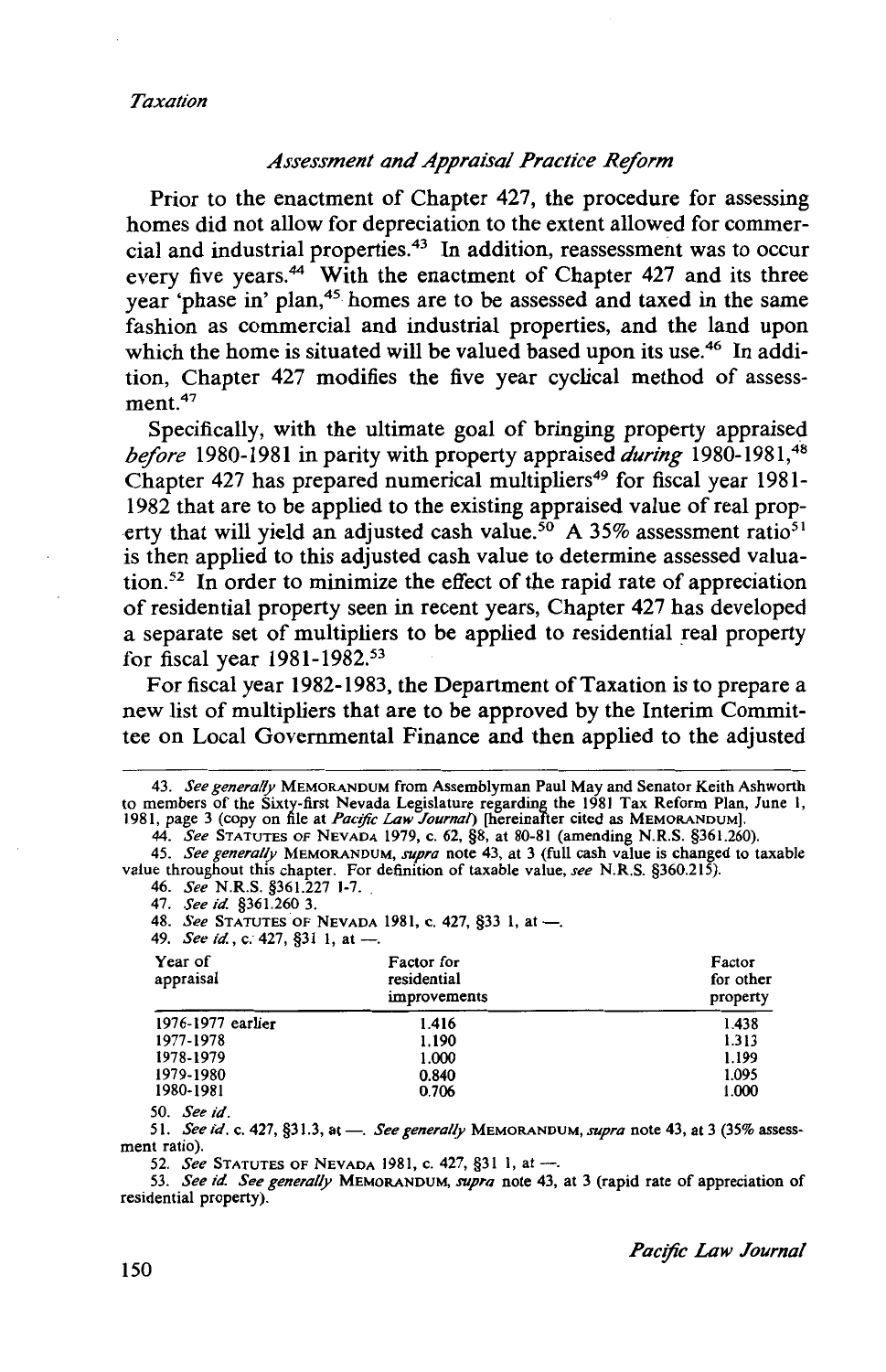cash values of fiscal year 1981-1982.54 Furthermore, assessors will not be required to make physical reappraisals during this period.<sup>55</sup> For all years subsequent to 1981-1983, taxable value for vacant land, improved land, improvements on land, possessory interests in property, and personal property will be determined by these new methods.<sup>56</sup> Mobile homes sold on or after July 1, 1982 will be assessed by factors that most closely determine their useful lives.<sup>57</sup> In establishing the value of other mobile homes, the Commission shall begin with retail selling price and depreciate it by five percent per year, but not below twenty percent of its original amount. $5\overline{8}$ 

In addition to these methods of appraisal, Chapter 427 institutes a modified method of cyclical reappraisal.<sup>59</sup> This program requires physical reappraisal of property at least every five years.<sup>60</sup> In addition, the Nevada Tax Commission must prepare a factor which represents a rea-' sonable year-to-year change in value, and apply that factor to the assessed value of the year immediately preceeding that year where no physical reappraisal has occurred.61 Furthermore, an owner of property may appeal a decision regarding the value of any taxed property to the Board of Equalization.<sup>62</sup>

Finally, prior law stated that tax liens attached on the first Monday in September prior to the date on which the taxes are levied.<sup>63</sup> Chapter 427 provides that tax liens attach in July of the year when taxes are due,  $64$  resulting in taxes being paid for the current year rather than the previous year. $\overline{65}$ 

### *Temporary Revenue Increases*

In order to achieve the revision of assessment practices as well as to reduce school and local government dependency on the property tax during the two-year period ending July 1, 1983,<sup>66</sup> the legislature has permitted a limited increase in revenues derived from the local school

66. *See generally* MEMORANDUM, *supra* note 43, at 1.

*Selected 1981 Nevada Legislation* 151

<sup>54.</sup> *See* STATUTES OF NEVADA 1981, c. 427, §31.3 2, at -.

<sup>55.</sup> *See id.* c. 427, §31.3 3, at-. 56. *See* N.R.S. §361.227. *See generally* [1972) OP. ATT'Y GEN. No. 79 {May 1, 1972); MEMO-RANDUM, *supra* note 43, at 3.

<sup>57.</sup> *See* STATUTES OF NEVADA 1981, c. 443, §1 3, at -..

<sup>58.</sup> *See id.* 

<sup>59.</sup> *See* N.R.S. §361.260 3.

<sup>60.</sup> *See id.* 

<sup>61.</sup> *See id.* 

or. *See id.* §§361.— 1, 2, 361.360, 361.355, STATUTES OF NEVADA 1981, c. 427, §34(5), at --.<br>*See generally* N.R.S. §361.340 (Board of Equalization makeup and appeal meeting dates).

<sup>63.</sup> *See* STATUTES OF NEVADA 1977, C. 483, §4, at 1000 (amending N.R.S. §361.450).

<sup>64.</sup> *See* N.R.S. §361.450.

<sup>65.</sup> *See generally* MEMORANDUM, *supra* note 43, at 4.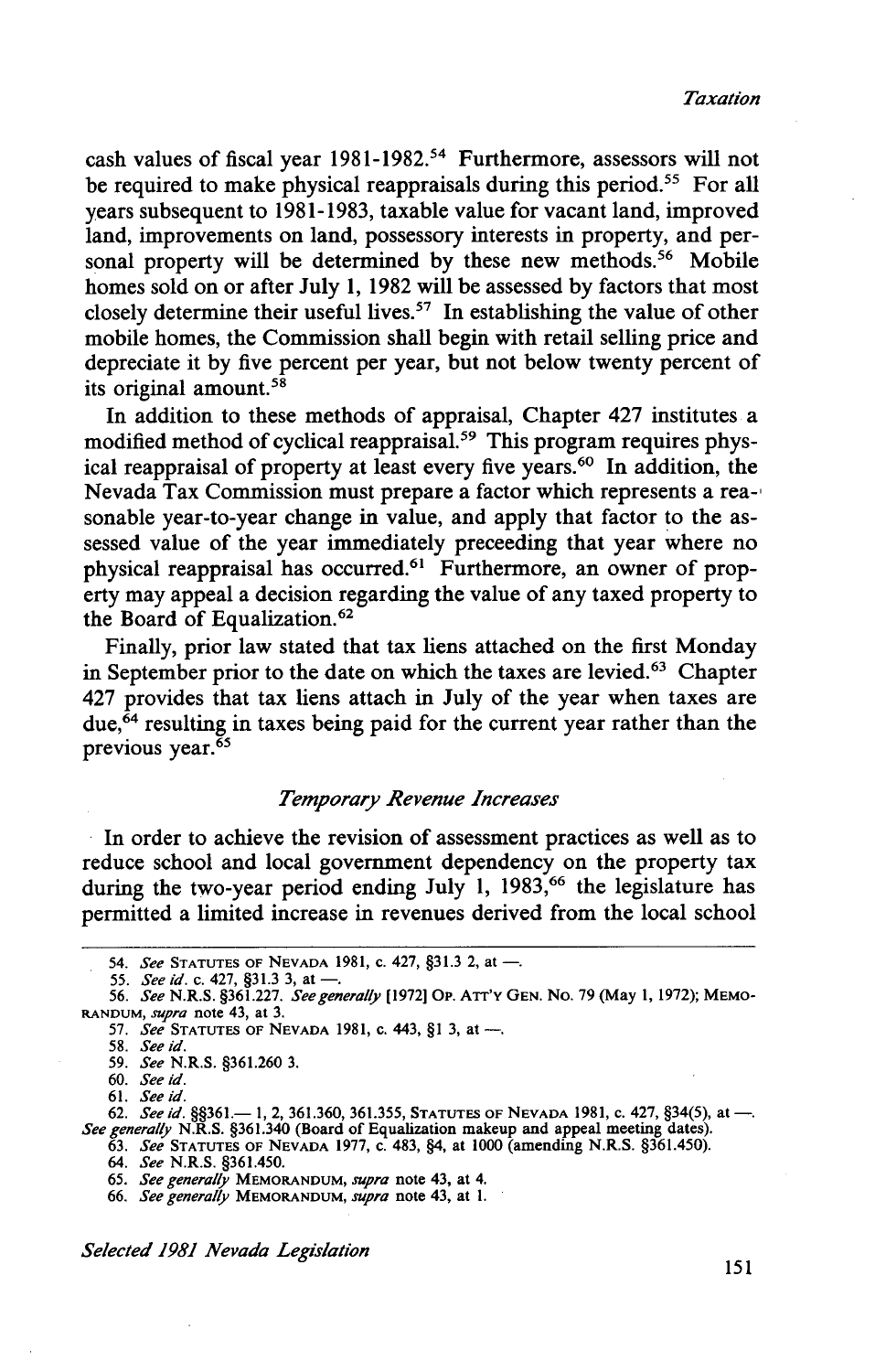support  $\text{tax}^{67}$  and the city-county relief  $\text{tax}^{68}$ . Prior law placed a tax on retail sales at 3.5%, consisting of 2% sales tax, 1% local school support tax, and .5% city-county relief tax.<sup>69</sup> Chapter 149 temporarily increases the local school support tax to  $1.5\%$ <sup>70</sup> and the city-county relief tax to 2.25%,<sup>71</sup> bringing the total retail sales tax to 5.75%.<sup>72</sup> These increases terminate July 1, 1983, at which time the old rates are reinstated.73 Moreover, Chapter 149 now requires that payments of the taxes imposed in this Chapter (sales tax, local school support tax, city-county relief tax) be made monthly rather than quarterly.<sup>74</sup> Finally, Chapter 149 establishes a complex set of regulations that govern the actual distribution of the revenue to each county and ultimately the communities.75

In addition to the temporary adjustments to the retail sales tax, Chapter 310 temporarily increases state taxes on gaming that will also expire July 1, 1983.<sup>76</sup> Chapter 310 increases the quarterly fee on gross gaming revenue in excess of \$400,000 from 5.5% to 5.75%.77 In addition, Chapter 310 increases the restricted and non-restricted slot machine fees by \$10.00 per machine.<sup>78</sup> Finally, the Legislature has also revised the percentage deduction the taxpayer may withhold to cover the cost of the collection of taxes to  $1.5\%$ <sup>79</sup>

#### *Additional Sign!ficant Changes and Additions*

Existing law requires specific property tax savings to be passed on

69. *See generally* MEMORANDUM, *supra* note 43, at 1.

70. *See* N.R.S. §§374.110, 374.190. *But see* N.R.S. §374.310 (exempted from the additional taxes imposed are the gross receipts from the sale and storage and consumption of tangible personal property used for the performance of a contract on public works executed prior to May 1, 1981).

71. *See id.* §374.040 I.

72.

| Local School Support Tax  1.50%       |                |
|---------------------------------------|----------------|
| City-County Relief Tax $\ldots$ 2.25% |                |
|                                       | <i>र नग्जू</i> |

5.75% 73. *See* STATUTES OF NEVADA 1981, c. 149, §41, at-. *See generally* STATUTES OF NEVADA 1981, c. 149,  $\S(10.5, 11.5, at -22.5, at -1)$ 

74. *See* N.R.S. §§372.355, 372.385, 372.360.

75. *See id.* §§377.-, 377.- (distribution involves the disbursement of \$71,110 annually, diminished 10% annually, by specific percentages to a variety of governments).

76. *See* STATUTES OF NEVADA 1981, c. 310, §§1-8, at-.

77. *See* N.R.S. §463.370 I.

78. *See id.* §463.373 I.

79. *See id* §§372.370, 374.375. *See generally* (1973] OP. ATT'Y. GEN. No. 132 (June 3, 1973). *See also* N.R.S. §§374.785, 377.050.

<sup>67.</sup> *See* N.R.S. §374.010 (N.R.S. §§374.010-374.795 known as the Local School Support Tax Law).

<sup>68.</sup> *See* N.R.S. §377.010 (N.R.S. §§377.010-377.070 known as the City-County Relief Tax Law).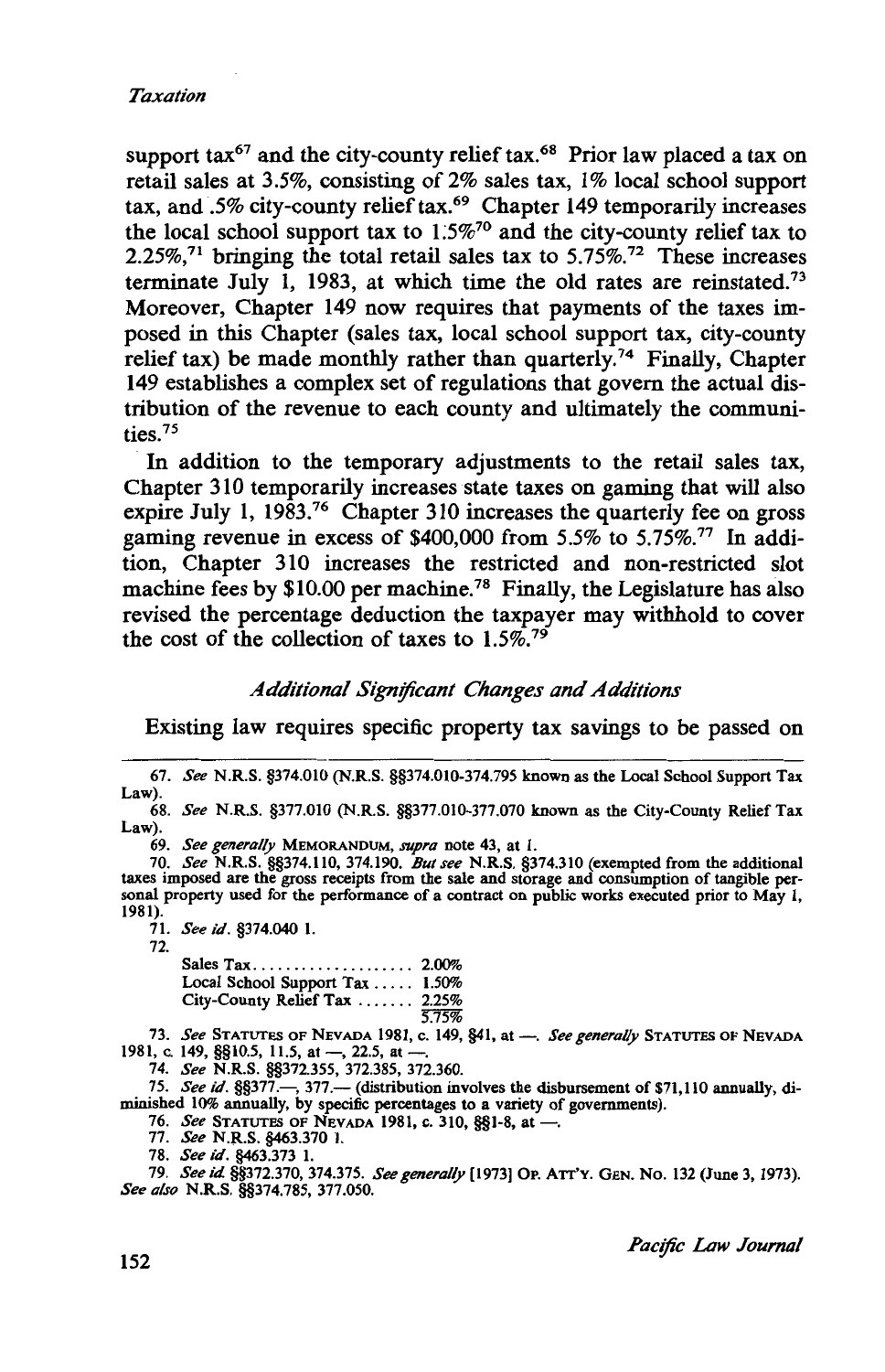from the landlord to the tenants in the form of rent reductions.<sup>80</sup> Chapter 149 now specifies that 90% of the savings in property taxes for 1980-1981 must be passed on to the tenant in the form of rent reductions, and that if the tenant makes a written demand for the reduction twenty days prior to filing suit, the tenant is entitled to costs and attorney's fees.<sup>81</sup> In addition, lenders with loans secured by an encumbrance of real property and who require periodic payment by the borrower into a special account for the payment of taxes must also make adjustments in payments to that account in accordance with the tax savings resulting from the Tax Plan.82

Chapter 149 also revises the computations for determining the basic support of each school district by deleting the revenue received from the property tax. 83 Furthermore, Chapter 149 changes the requirement of an optional tax levy to a mandatory levy of 50¢ per \$100 of assessed valuation.84 Finally, recognizing the complexity of the budgeting requirements resulting from the enactment of the 1981 Tax Plan, the Legislature has revised the budgeting and tax collection schedule for 1981.85

#### *Conclusion*

The Nevada Legislature, through the enactment of the 1981 Tax Plan, has embarked on a new era of local government finance.<sup>86</sup> Characteristic of this new era will be specific limitations on revenues, including those derived from the property tax, $87$  as well as the license and permit fees.<sup>88</sup> More importantly, assessment practices have been revised to bring equality to the assessment process.<sup>89</sup> The temporary revenue increase resulting from the increase in retail sales tax eases the burden of lost property tax revenue.<sup>90</sup> Finally, the new integrated tax plan<sup>91</sup> will receive aid in its implementation by the complex system of audits<sup>92</sup> and enforcement<sup>93</sup> the Legislature has devised.

86. *See generally id.* 1981, c. 150, §§1-21, at -.

88. *See id*. §354.-

- 
- 91. *See* STATUTES OF NEVADA 1981, C. 150, §20, at-, *id,* C. 149, §40, at-, *id* C. 427, §20, at
	- 92. *See* N.R.S. §§354.-, 354.624.
	- 93. *See id.* §§354.-, 361.535, 372.510, 374.515.

*Selected 1981 Nevada Legislation* 

<sup>80.</sup> *See* STATUTES OF NEVADA 1979, c. 593, §6, at 1235 (enacting N.R.S. §118.165).

<sup>81.</sup> *See* N.R.S. §118.165 4.

<sup>82.</sup> *See* STATUTES OF NEVADA 1981, c. 427, §35.5, at -..

<sup>83.</sup> *See* N.R.S. §387.1233 1, 2.

<sup>84.</sup> *Seeid.* §387.195 l.

<sup>85.</sup> *See* STATUTES OF NEVADA 1981, c. 93, §§1-6, at -..

<sup>87.</sup> *See* N.R.S. §354.-. .

<sup>89.</sup> *See a.: §334.*<br>89. *See generally* Statutes of Nevada 1981, c. 427, §§1-40, at —.<br>90. *See generally* Memorandum, *supra* note 43, at 1.